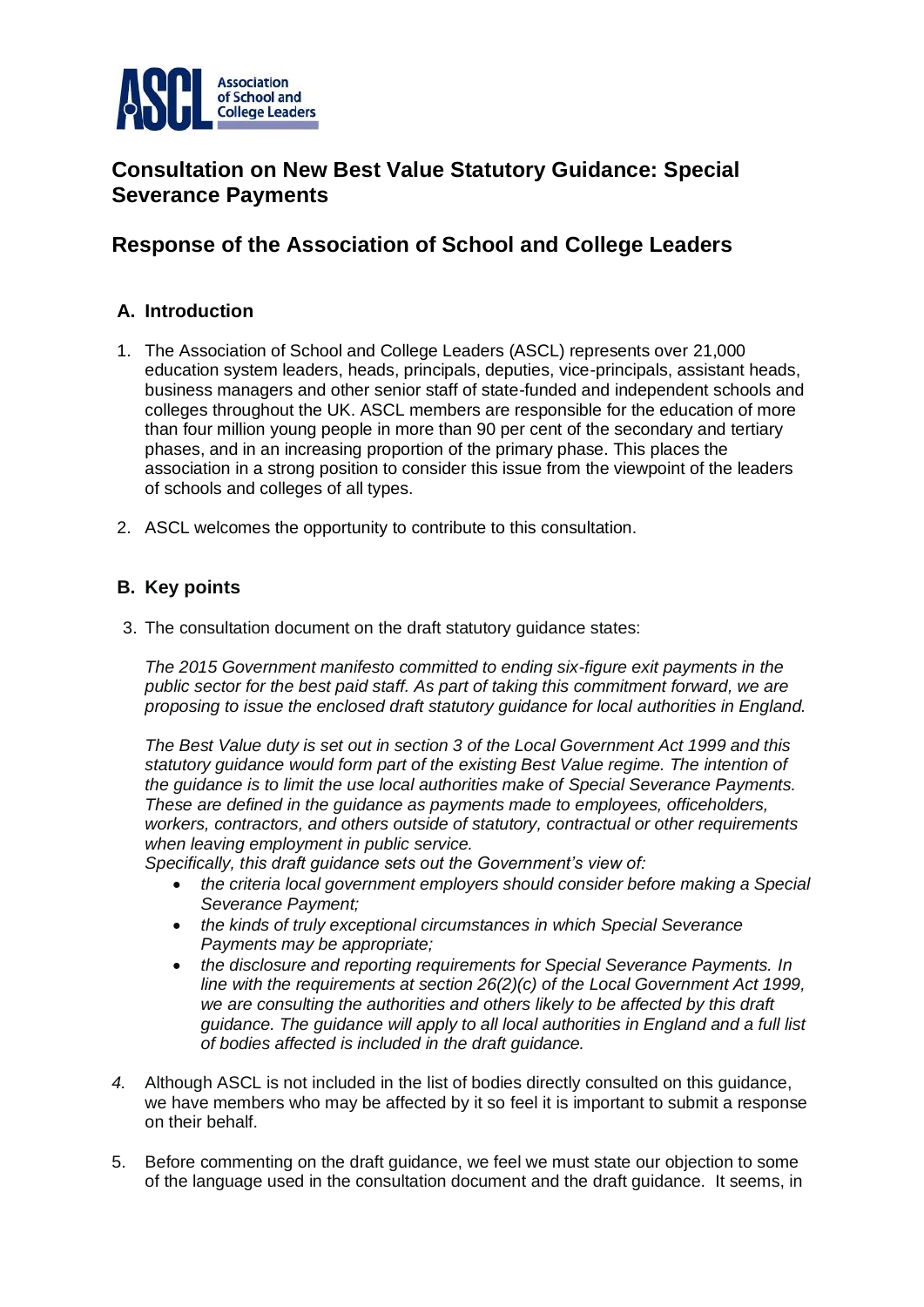places, to provide guidance for a cost saving exercise rather than a Best Value guidance to statutory payments.

- 6. The guidance is presumably intended to form an intrinsic part of the Best Value regime, but aspects of the guidance simply do not seem aligned to providing Best Value guidance. For example, in Chapter 4: '*whether there is any feasible possibility of exiting the individual at a lower cost. Only where there is no such possibility should a Special Severance Payment be considered*;' – this appears to be more implicitly representative of a crude cost cutting exercise than part of the Best Value regime.
- *7.* Many of the Severance Payments included in the guidance do not, in our considered view, constitute 'Special' Severance Payments. We have commented where this is the case.
- 8. Furthermore, we feel that the term 'Special' Severance Payment in itself is inappropriate. This would be far better addressed as Additional Severance Payments.
- *9.* Notwithstanding the self-evident necessity for public sector finances to be used appropriately, we must voice our concern at the government manifesto commitment to ending six figure exit payments in the public sector. This appears to be an arbitrary figure which is not necessarily mindful of the full circumstances around certain exit payments and what they include. In some cases, for example, this is a contractual entitlement based on current salary and the terms and conditions of employment.
- 10. Some of these issues were raised by ASCL, and many other consultees, in the significant consultation and subsequent legislation that followed with respect to the Public Sector Exit Cap which was then revoked shortly after implementation. We consider that it is important that the same does not happen with this guidance and consultative process.

## **C. Our comments on the draft guidance**

*11.* ASCL offers the following in response to the draft guidance:

#### *Guidance Introduction*

*12. Introduction, paragraph 1: Most public sector workers enjoy statutory and contractual redundancy terms that are significantly better than the minimum statutory redundancy entitlement and are often higher than the value of redundancy payments made in the private sector. The Government is of the view that paying additional, discretionary sums on top of these entitlements ("special severance payments") do not usually provide good value for money or offer fairness to the taxpayers who fund them and so, should only be considered in exceptional cases.*

It is our view that this should say '*most public sector workers are entitled to*…' rather than enjoy. It is unlikely that anyone would 'enjoy' being made redundant. As is stated, these are either statutory or contractual *entitlements*. We also suggest that "special severance payments" should be capitalised throughout for consistency.

- 13. *Introduction, paragraph 5: The purpose of this guidance is to:*
	- *Set out the Government's view that Special Severance Payments do not usually represent value for money and should only be considered in truly exceptional circumstances*
	- *Set out the criteria employers should consider in the exceptional circumstances in which it may be appropriate to make a Special Severance Payment*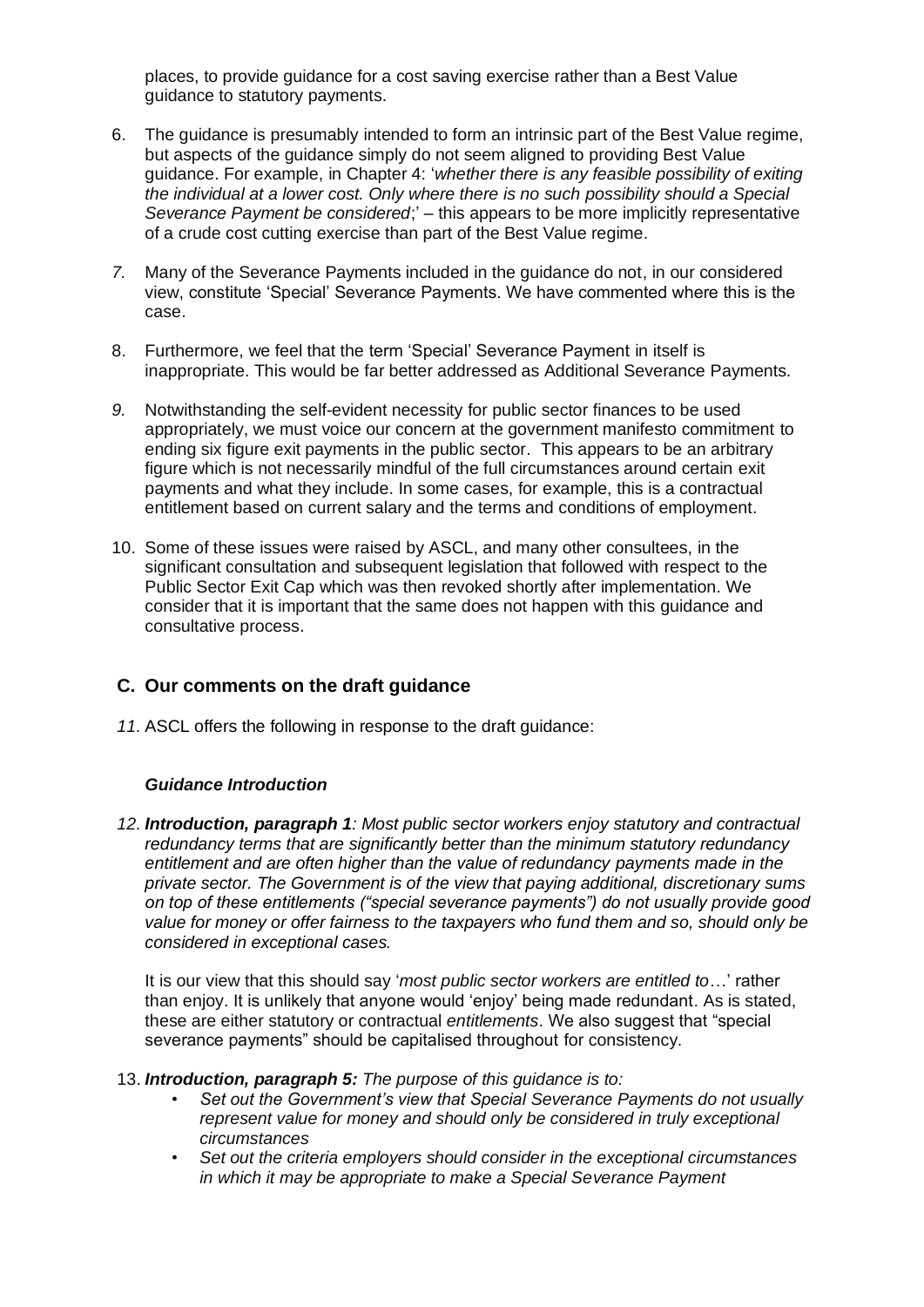- *Give examples of the truly exceptional circumstances in which Special Severance Payments may be appropriate*
- *Clarify the disclosure and reporting requirements for Special Severance Payments*

As there are already existing requirements to publish some payments, the fourth bullet point should read '*to provide further clarification on the….'.*

#### *Chapter 1*

*14. Chapter 1, paragraph 3: The following types of payments are likely to constitute Special Severance Payments:*

*a) Any payments reached under a settlement agreement between the employer and employee to discontinue legal proceedings without admission of fault;*

*b) The value of any employee benefits or allowances which are allowed to continue beyond the employee's agreed exit date;*

*c) Write-offs of any outstanding loans;*

*d) Any paid special leave, such as gardening leave;*

*e) Any honorarium payments or gifts;*

*f) Any hardship payments;*

*g) Any payments to employees for retraining related to their termination of employment*

There are other payments which could be included in a settlement agreement which are not Special Severance Payments, so we suggest removing 'any' from the start of bullet point a) and adding 'save where those payments relate to a statutory or contractual entitlement'.

- 15. *Chapter 1, paragraph 4: The following types of payments may constitute Special Severance Payments, depending on the terms of the individual's contract, relevant statutory provisions, any non-statutory applicable schemes and other relevant terms and conditions:*
	- *(a) Pay or compensation in lieu of notice (depending on the contractual basis for its payment);*

Pay in lieu of notice is a legal entitlement, deriving either from statute (statutory notice) or from an employee's contract of employment (contractual notice). Further to the introduction of Post-Employment Notice Pay (PENP) tax in April 2018, termination payments made where there is outstanding notice are treated as earnings by HMRC and are subject to income tax. Accordingly notice pay, whether or not paid in lieu, is not compensation and provided the same arises from an entitlement under statute or a contract of employment, it should not be treated as a Special Severance Payment. Including pay in lieu of notice as a category of Special Severance Payment is inappropriate as it potentially discourages employers from paying the same in accordance with employees' legal entitlements, which will lead to claims for breach of contract/wrongful dismissal being brought against local authority employers where notice pay (or less than full notice pay) is received. Reference to pay in lieu of notice should be removed from paragraph (a).

*(b) Pension strain payments arising from employer discretions to enhance standard pension benefits;*

Whilst there may be discretion in diverse schemes, this is not so in the Local Government Pension Scheme (LGPS). Members aged 55 or over in the LGPS who find themselves facing redundancy are statutorily eligible for an unreduced pension with the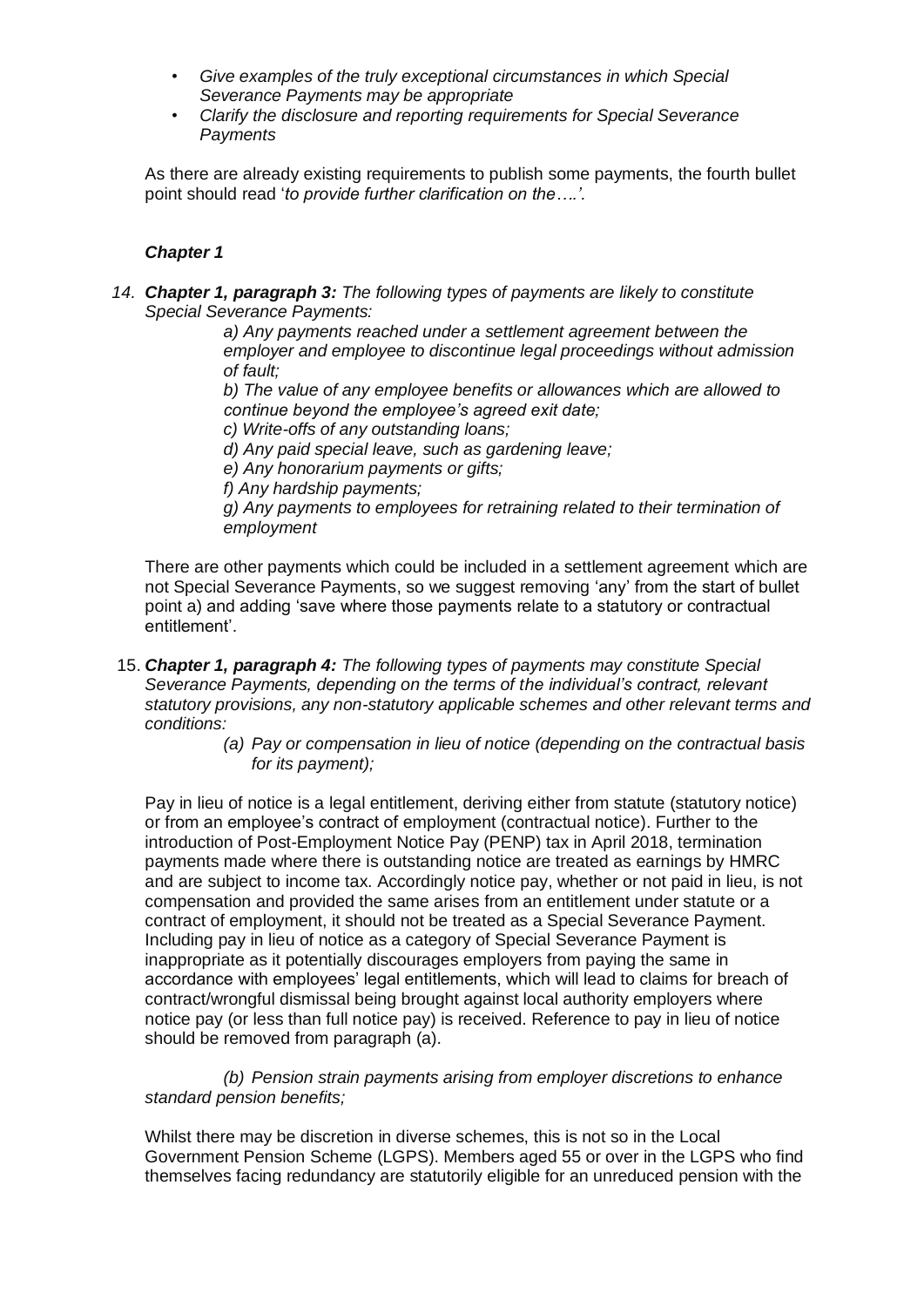strain cost necessarily met by the employer. This needs to be explicit within the guidance.

### *Chapter 2*

- *16. Chapter 2, paragraph 4: In considering the impact of Special Severance Payments on efficiency and effectiveness, local authorities should:*
	- *Seek legal advice on the prospects of successfully defending an employment tribunal claim, if an employee were to take a legal route to appeal any grounds of their employment being terminated. The chance of success and the costs likely to be incurred should be noted and weighed up against the costs of making a Special Severance Payments;*
	- *Ensure that these payments are not used to avoid management action, disciplinary processes, unwelcome publicity or avoidance of embarrassment;*
	- *Consider aligning with private sector practice, where payments are typically less generous. This is important given the added duty in the public sector to prudently manage taxpayers' money;*
	- *Manage conflicts of interest to ensure that individuals who are the subject of complaints play absolutely no role in deciding whether cases should be settled from public funds.*

The fourth bullet point should make clear that this applies to cases related to the complaints.

### *Chapter 3*

17. *Chapter 3, paragraph 1: There may be exceptional circumstances where the existing statutory or contractual entitlements, or both, are insufficient to facilitate an exit or to offer sufficient compensation for loss of employment or office. This can apply to office holders as well as staff. These circumstances, which we expect to be truly exceptional and provide value for money, may be taken into account by local authorities in deciding whether or not to make a Special Severance Payment.*

Determination of whether a Special Severance Payment is appropriate should not rest on whether the circumstance is truly exceptional; rather, in accordance with bullet point 1 on page 4 of the guidance, it should involve a consideration by the local authority employer of whether the employee's prospective claims are legitimate (as opposed to vexatious or malicious) and the prospects of successfully defending those prospective claims that the employee in question has arising upon or from the termination. Employment Tribunals do not only make findings in favour of Claimants or compensation awards in cases that are 'truly exceptional' and use of this measure as a means of attempting to throttle the number of otherwise appropriate settlement payments is misguided.

Whilst we appreciate that the Government's intent may be aspirational, employment tribunal claims in connection with the termination of employment, including in local authority employment, do not only arise in truly exceptional cases unfortunately. The suggested wording implies that such occasions will be very rare, which has not been our experience. Such wording is likely to inappropriately discourage local authority employers from making Special Severance Payments in legitimate circumstances that arise, which is contrary to the public policy of reducing the number of claims brought through the already overburdened Employment Tribunals system and Acas Early Conciliation.